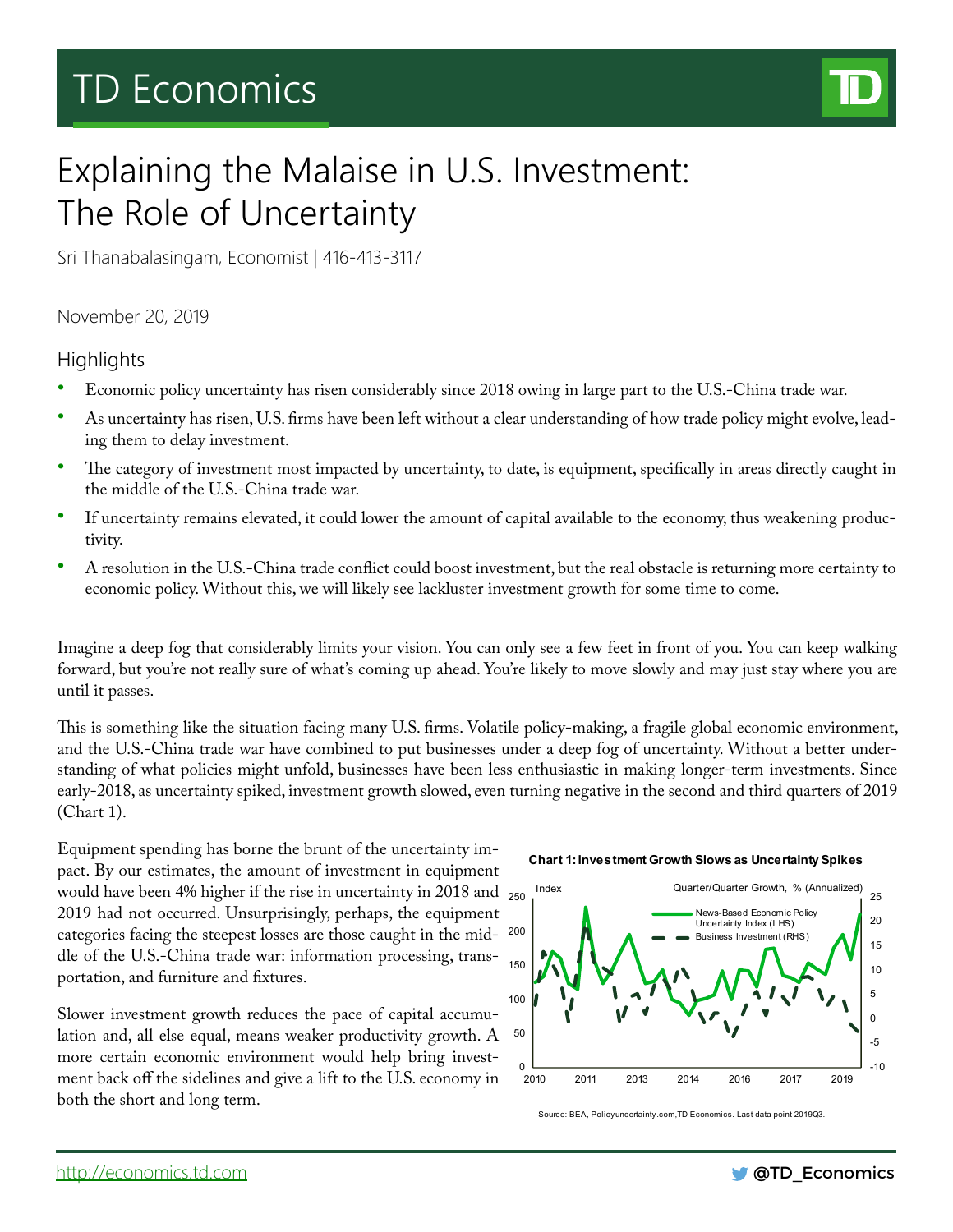

#### **Chart 2: Rise in Uncertainty Due to Trade**



### Uncertainty rising at a torrid pace recently

Economic policy uncertainty (EPU), a commonly used proxy for uncertainty, has seen a steep increase over the last few years, with the measure accelerating in 20181. In the third quarter of 2019, the EPU index surged to its second highest level since 1985. The last time uncertainty rose by this magnitude was when the U.S. debt ceiling dispute dominated newspaper headlines in 2011.

Informing the aggregate EPU index are categorical subindices that include monetary policy, fiscal policy and taxes. Unsurprisingly, among the various categories of uncertainty, it was only trade uncertainty that sky-rocketed through 2018 and into 2019 (Chart 2).

The rise in trade uncertainty reflects the actions taken by the U.S. administration. In around late-2017 and early-2018, the administration opened investigations into a plethora of trade practices including those concerning solar panels, washing machines, steel and aluminum, automobiles and, of course, Chinese trade practices. Soon after opening investigations, the administration moved swiftly by first imposing tariffs on a number of these products from countries around the world, prompting retaliatory tariffs from affected nations such as Canada, Mexico, and China.

Without a clear sense of direction for these conflicts, or how they might be resolved, trade policy uncertainty climbed quickly. At the same time, there were rumblings of a trade war with China. Indeed, in July 2018, the U.S. imposed its first round of tariffs on China, resulting in counter tariffs of the same magnitude by China.



From there, the trade war worsened with additional tariffs enacted by both sides. The global trade environment was rocked by the volatility of the talks, and trade uncertainty soared. Businesses were left without much guidance or clarity on the status of the trade negotiations and this in turn had unintended consequences for investment in America.

#### Investment Declines as Uncertainty Rises

When uncertainty first picked up, business investment growth was coming off a fairly steady upward rise from a contraction in 2015 (Chart 3). Over 2016 to 2017, the major components of investment —structures, equipment, and IPP— all saw growth trend higher.

However, in 2018, with the rise in uncertainty, investment started trending downwards. It would appear, from first glance, that uncertainty played an important role in weakening investment growth. But, it's important to remind ourselves that other factors could also have influenced investment. Topping the list are the hikes to the federal funds rate through 2018 and softening global growth.

To better understand the impact of uncertainty on investment, we individually analyze the dynamic of each major investment component: IPP, equipment, and structures. Further, using an econometric model, we tease out the impact of uncertainty on each component.<sup>2</sup>

#### **1. Intellectual Property Products**

Investment in intellectual property products is an area of investment that appears to be least affected by rising un-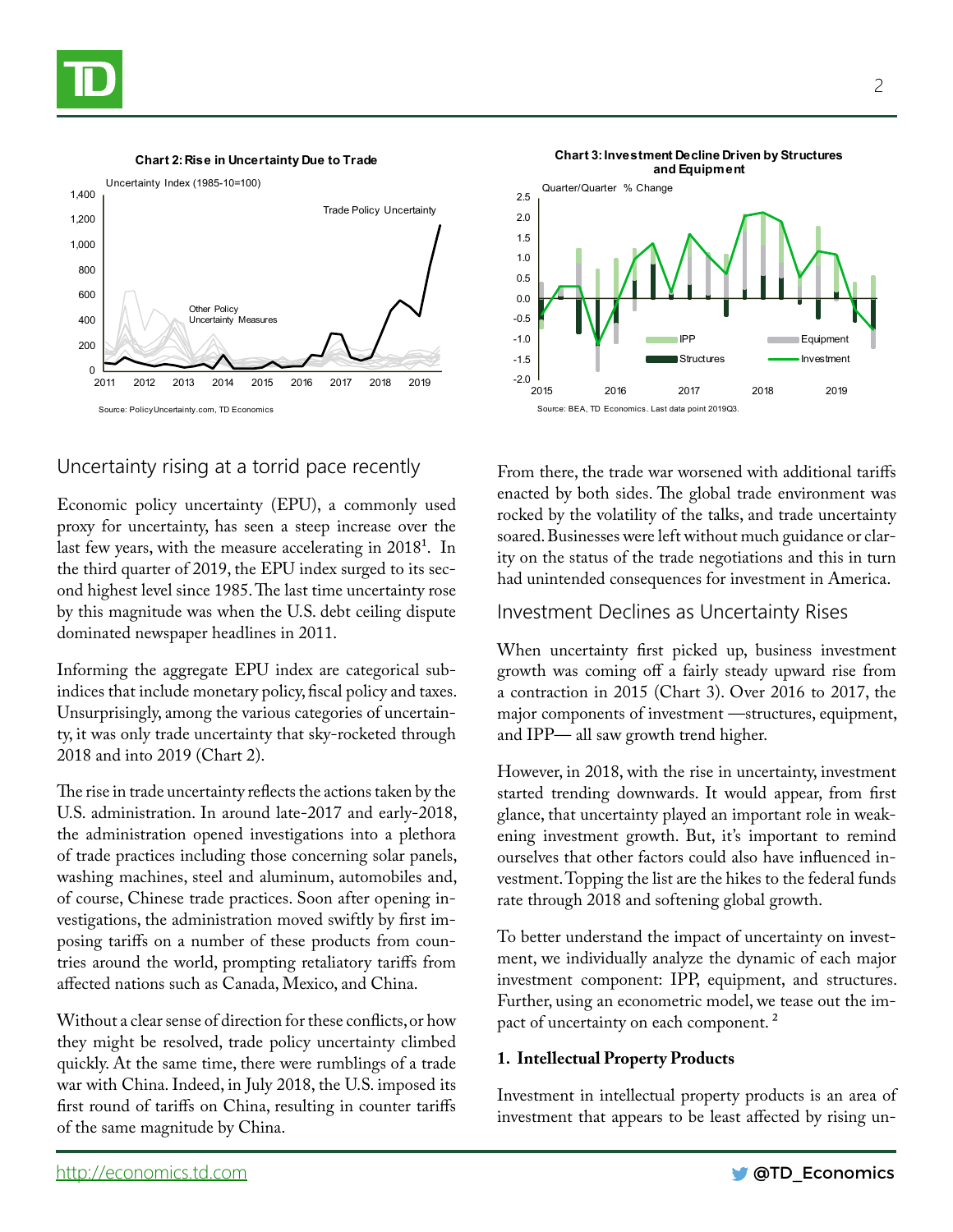



certainty. Since slowing through 2017, IPP investment growth trended higher, brushing off any ill-effects of uncertainty along the way (Chart 4). Indeed, our model suggests that uncertainty did not have a statistically significant impact on IPP investment.

Growth in IPP has consistently outpaced that of the other components over the past two years, underlining the robust nature of investment in this area of the U.S. economy.

#### **2. Equipment Investment**

Unlike IPP, we see the impact of rising uncertainty in equipment investment, the largest component of overall business investment. There is good reason for this: equipment investment is more exposed to trade and the global economic environment than the other components of investment.

Indeed, equipment investment includes the products directly impacted by the U.S.-China trade war. Almost 95% of transportation equipment imports from China are under U.S. tariffs, and almost 50% of all capital equipment imports from China have tariffs levied upon them.<sup>3</sup> This number could rise to just under 100% if the tariffs slated for December 15<sup>th</sup> are enacted.

Given these facts, it's not surprising that equipment investment growth exhibits a negative correlation with uncertainty starting in 2018. But this is a correlation and not causation. To establish a causal link, we rely on our model results.



Our model yields statistically significant evidence that uncertainty has had a negative impact on equipment investment. We estimate that over and above any tariff-induced price effects, uncertainty reduced the amount of equipment investment by 4% from the first quarter of 2018 to the third quarter of 2019 (Chart 5). This roughly translates to -0.2% on the level of U.S. GDP. There are, however, large error-bands around these estimates. The impact could have been as large as 8% on equipment investment, which would imply -0.4% on U.S. GDP at the end of the third quarter this year.

Within equipment investment, we find that the impact of uncertainty is concentrated in areas most affected by the U.S.-China trade war. Rising uncertainty took 9% off of the level of investment in transportation equipment, while investment in furniture and fixtures, and information processing equipment saw a 5% impact.

Interestingly, uncertainty also weakened investment in service industry machinery, indicating that uncertainty effects have also been felt in areas not directly caught in the U.S.- China crossfire. With incoming tariffs set to cover nearly all capital equipment imports, we may see uncertainty shocks rise in magnitude, while spreading to other areas of equipment investment.

#### **3. Structures**

Surprisingly, from a model standpoint, uncertainty appears to have no discernible impact on structures investment. This is likely due to its lumpy nature (Chart 6). Firms typically spend a lot of money over a relatively short period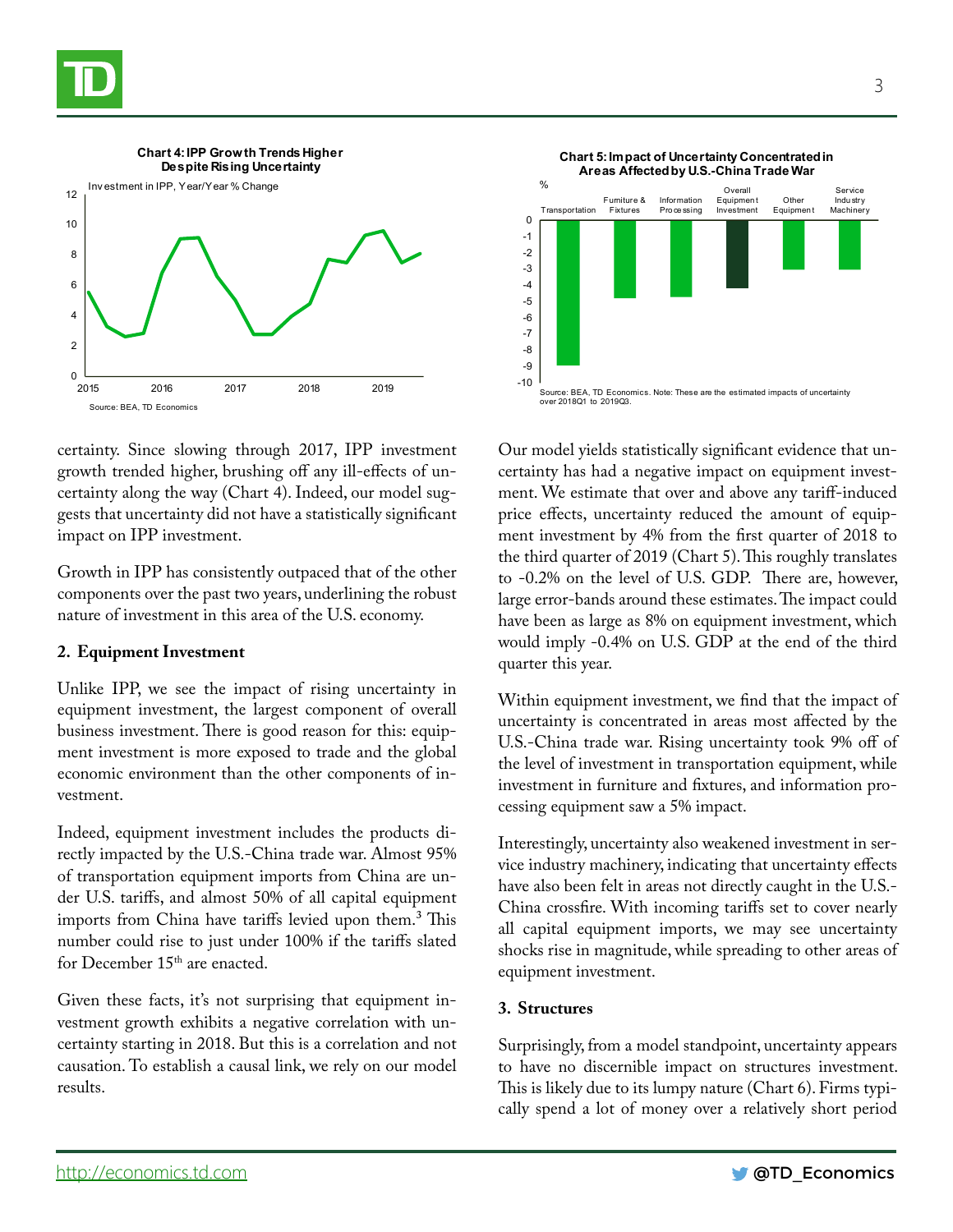to build, for example, new office buildings, factories, malls etc. And once a project is underway it is difficult to turn off the spending taps, despite changes in uncertainty. This results in an almost zero correlation between uncertainty and structures investment.

However, this doesn't mean that the recent pickup in uncertainty had zero impact on structures investment. Building projects are very expensive and must fit within a firm's long-term plans. If uncertainty is fogging up the outlook, it is likely that firms will think twice before investing. This might be a reason why, amid the surge in uncertainty, structures investment growth weakened since 2018. Indeed, in real terms, the amount of spending on structures is now 7% lower than the average in 2018.

Other factors holding back investment in structures are further explored in the text box below.

#### Elevated uncertainty could mean weaker U.S. productivity growth

As uncertainty continues to hold back investment, U.S. productivity growth stands to suffer. Indeed, without a sense of what future policy might look like, firms have tightened their belts and have opted to rein in investing in longer-term purchases like equipment. If uncertainty remains at an elevated level over an extended period, it could lower the amount of capital in the economy, thus weakening productivity.



A resolution to the U.S.-China trade war could help boost investment, but it is unlikely to occur immediately. Firms will need to be convinced that policy-making has entered a new regime and is not as volatile as it has been over the last few years. If we entertain a scenario where this does occur, and uncertainty returns to a level more in line with historical standards, equipment investment could increase by more than 7% over the next two years.<sup>5</sup> But current events suggest this is an unlikely outcome.

Instead, supply chains appear to be rearranging, and deglobalization risks are rising. Taken together, this implies that we have not yet come to a stable equilibrium for investment to start flowing again. Until then, it is likely that we will see lackluster investment growth for some time to come.

## U.S. Oil Industry Contributing to Lower Investment in Structures

In addition to uncertainty, there are also other factors hampering growth in structures investment, specifically developments in the U.S. oil industry. Commercial and health care structures, too, saw a decline in investment. We can clearly observe these trends by examining growth in the sub-components of structures investment (Chart 7). Average quarterly investment growth in mining exploration, shafts and wells—which represents oil-related structures investment—fell sharply from 35% in 2017 to -5% so far in 2019, the greatest decline of all the sub-components of structures investment. It is likely that despite the advances made in oil drilling technology, producers were unable to maintain the shale industry's rapid pace of expansion observed in 2017. More recently, operational issues and innovation plateaus have also hit the industry, further weakening investment growth.4



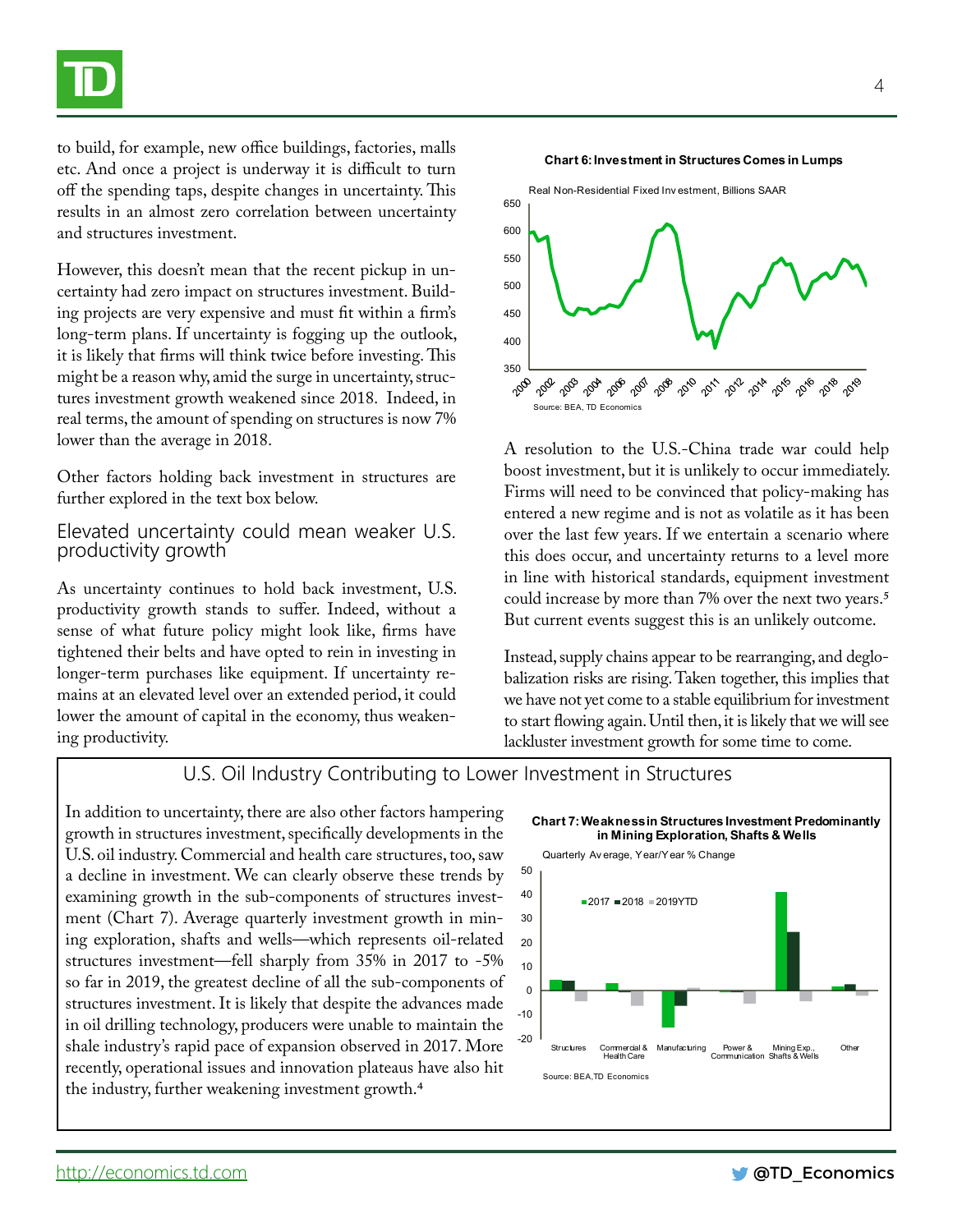## Bottom Line

Economic policy uncertainty has risen considerably since 2018 owing in large part to the U.S.-China trade war and the volatile nature of the negotiations. Reacting to a cloudier outlook on economic policy, American firms have moved investment to the sideline, with the impact most noticeable in equipment investment.

As the negative impact of uncertainty grows, the U.S. economy could be put on a weaker long-term growth path. Less investment in capital, could reduce productivity growth from its already low level. A resolution in the trade conflict could help kick-start investment, but the real challenge is convincing firms that there is more certainty to economic policy. Without this step, don't expect a big rebound in investment anytime soon.